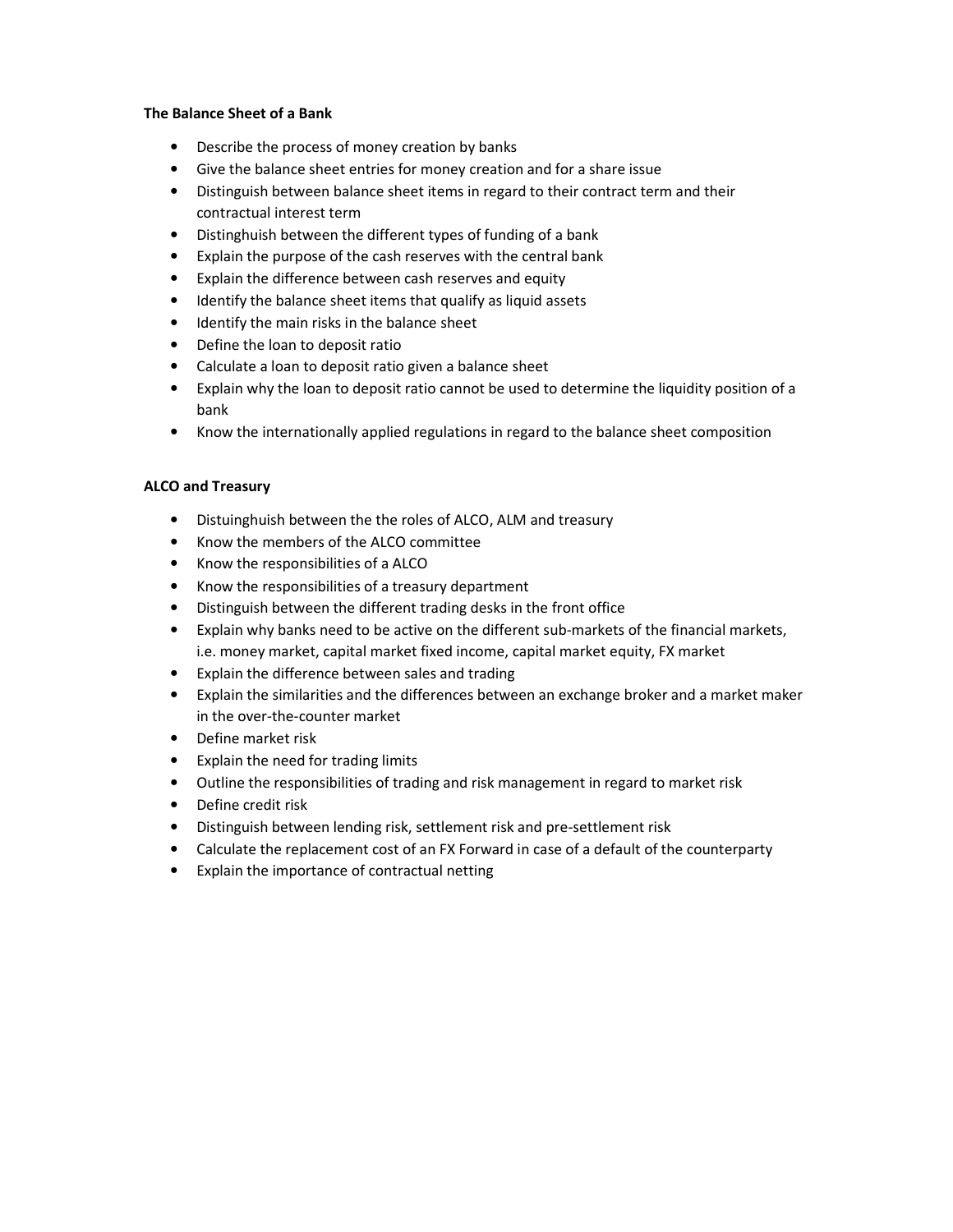#### **Features and Applications of commonly used treasury products**

Understand the characteristics of the following instruments and explain their use for the asset and liability management of a bank and for its clients:

- Deposits
- Repurchase Agreements
- Certificates of Deposits, Commercial Papers
- T-Bills and T-Bonds
- Covered bonds, Contingent Convertibles, Securitization
- FX Spot
- FX Forward
- FX Swap
- Forweard Rate Agreements and STIR futures
- Interest Rate Swaps

# **Solvency / Capital Management**

- Explain why banks have to hold capital
- Distinguish between regulatory capital and economic capital
- Know the different categories of capital under the Basel rules and categorize a given instrument as CET1, Additional Tier 1 or Tier 2
- Explain the difference between the capital conservation buffer and the countercyclical capital buffer
- Dercribe the consequences of non-compliance with the capital adequacy rule
- Describe the G-SIB surcharge and the local SIB surcharge
- Describe the capital adequacy ratio requirement as of 2019
- Define the leverage ratio
- Determine whether a bank is complying with the capital adequacy ratio
- Explain the difference between a bank in resolution and a bank in insolvency
- Distinguish between bail-in and bail-out
- Outline the FSB rules for banks in resolution
- Define TLAC and MREL
- Categorize a liability as TLAC or non-TLAC
- Explain the difference between expected loss and unexpected loss
- Describe the IFRS9 rules for provisions
- Calculate a stage 1 provision and a lifetime provision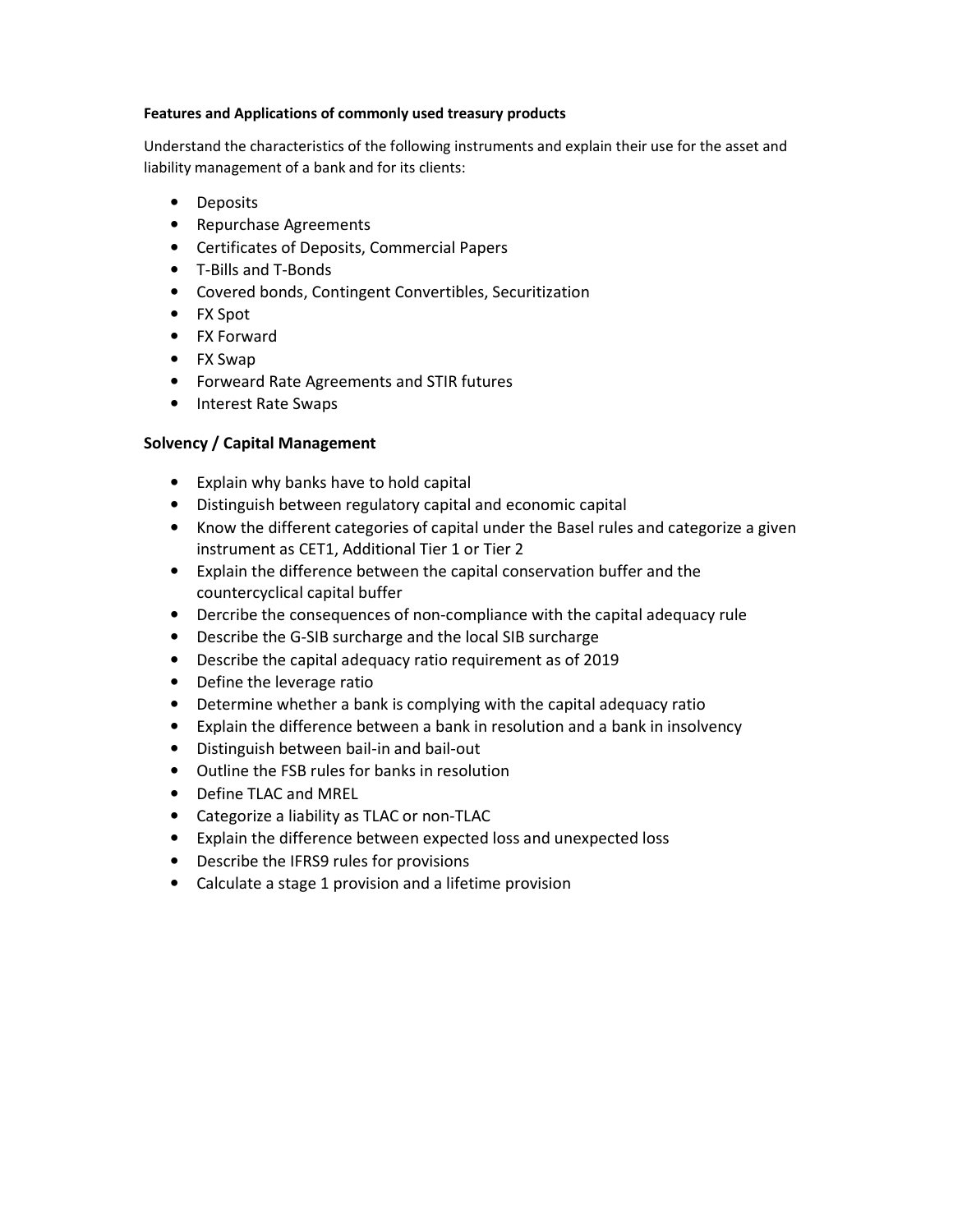## **Cash Management**

- Define cash management
- Explain the drivers of changes in the reserve balances at the central bank
- Escribe how banks can increase their cash reserves at the central bank
- Explain why banks use correspondent accounts with other commercial banks
- Explain why it is neccesary to have balances on a nostro account
- Explain how balances on a nostro account may be the result of taking up loans, buyint the foreign currency or incoming foreign payments
- Explain the division of duties between the front office and the back office of the dealing room in regard to cash management
- Explain the relevance of nostro reconciliation for cash management
- Describe the process of making up a nostro balances report
- Explain the importance of an interface between the treasury back-office system and the cash management system
- Describe the difference between main accounts and sub-accounts and explain the concept of sweeping
- Describe the standing facilities of central banks
- Explain the working of open market operations of central banks
- Know the interest rates that are used by central banks
- Describe the cash reserve requirement
- Know the potential reasons why central banks impose a cash reserve requirement
- Explain the limitations of the cash reserve requirement as a tool to control liquidity risk and to control the money supply
- Explain the use of FX swaps in regard to cash management

## **Liquidity Management**

- Distinguish between availability risk and market liquidity risk
- Know the main principles for sound liquidity management as formulated by the BCBS
- Know the members of the liquidity committee of a bank
- Explain how a gap report is drawn up
- Assess the liquidity position of a bank given a simple gap report
- Identify signals that may point at liquidity problems
- Identify measures to prevent liquidity problems
- Define the LCR requirement
- Give the rationale for the LCR
- Explain why maturing assets assets are assigned a weighting under the LCR
- Explain why reverse repos backed by level 1 assets are assigned a weighing of 0%
- Describe the rationale of the stressed run-off percentages
- Identify additional stress cash outflows
- Define the HQLA ratio
- Explain the rationale of holding HQLA
- Explain wat is meant by encumbered HQLA
- Distuinghuish between level 1 and level 2 HQLA
- Understand the use of a cap and a haircut for level 2 HQLA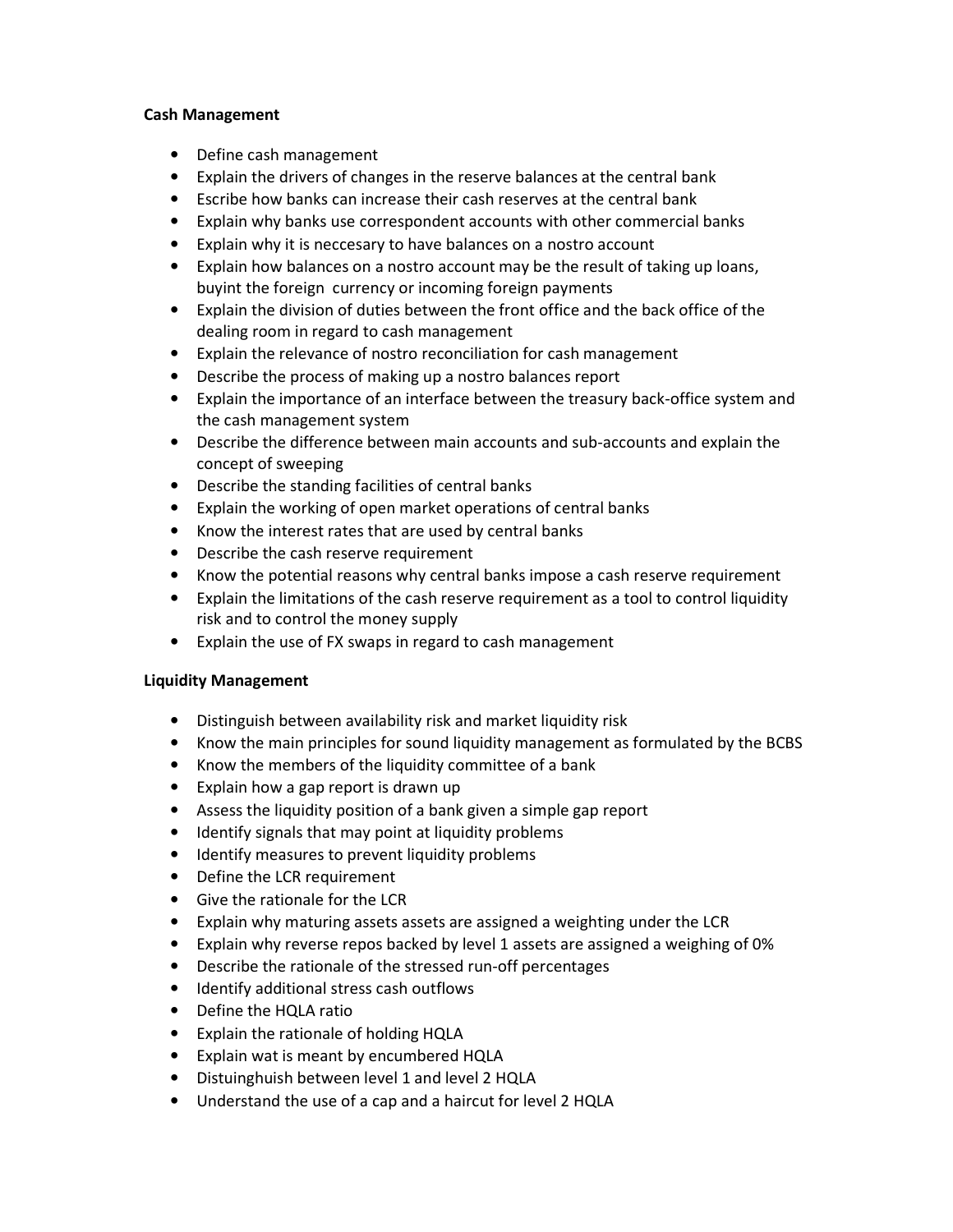- Calculate the HQLA of a bank
- Define the NSFR ratio
- Explain the rationale of the NSFR
- Explain the rationale of the weightings under NSFR
- Assign weightings of 0% 100% to individual assets and liabilities

# **Interest risk Management**

- Distinghuish between interest rate risk in the banking book and in the trading book
- Describe different movements in the yield curve, i.e. parellel rise or fall, flattening curve, steepening curve
- Define parellel risk, non-parallel risk, basis risk and option risk
- Distinguish between behavioural options and automatic options
- Define the measures for interest rate risk, NII and EVE
- Identify the reporting requirements of interest rate risk under IRRBB
- Describe the procedure for the NII measure
- Explain why the NII measure can not be used as a tool to approach the interest risk for the longer term
- Know the six standardised interest rate shock scenarios under IRRBB 2018
- Plot the following instruments in an NII gap report: deposits, bonds, floating rate notes, future rate agreements, interest rate swaps
- Distinguish between the scenarios of a constant balance sheet, a run-off balance sheet and a dynamic balance sheet
- Calculate the effect of a parallel movement of the yield curve on the NII in the next reporting period given a simple gap report
- Calculate the effect of a non-parallel movement of the yield curve on the NII in the next reporting period given a simple gap report
- Define the most common behavioural options in a balance sheet
- Define CPR and TDRR
- Apply the CPR and TDDR multipliers under a given shock scenario
- Explain the difference between core NMD and non-core NMD
- Describe how core NMD and non-core NMD should be plotted in a gap report
- Explain for a given shock scenario how the changes in interest rates for individual terms are determined under IRRBB
- Define economic value of equity
- Calculate a discount factor for a period shorter than one year
- Calculate a disccount factor for a whole number of coupon periods
- Calculate a discount factor for a broken period of more than one year by using continuous compounding
- Calculate the present value of a future cash flow given a discount factor
- Define notional repricing cash flow
- Explain why coupons are included in an EVE-gap report
- Calculate the economic value of equity given a simple gap report
- Calculate the change in economic value as a result of a given parallel rise in interest rates and given a simple gap report
- Describe how automatic options should be included in an EVE report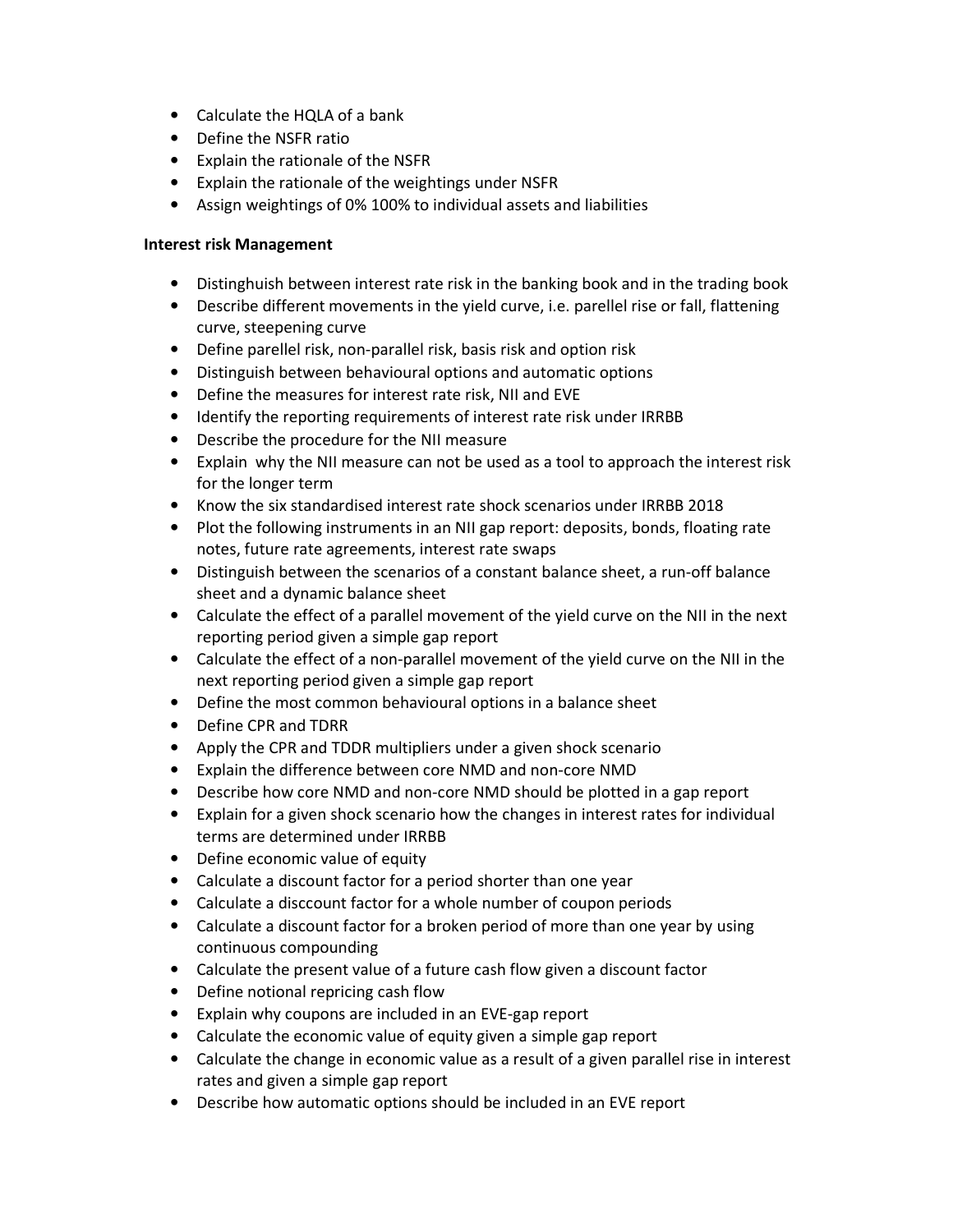- Know the measures that supervisors can take in case of a too high interest rate risk
- Explain the concept of modified duration
- Calculate the modified duration of a single cash flow
- Define basis point value
- Calculate the basis point value of a single cash flow
- Calculate the basis point value of EVE given a simple gap report
- Calculate the modified duration of EVE given its basis point value
- Calculate the average duration of assets and liabilities given a simple balance sheet and given the modified durations of the balance sheet items
- Describe how equity should be treated in an EVE report that is made up for the supervisor and how equity may be treated in internal reports
- Describe how banks can change the modified duration of EVE by using traditional instruments and by using derivatives

# **Foreign Exchange Management**

- Know the sources of the balances on client foreign currency accounts
- Describe the relationship between the balances on the nostro accounts of a bank and the balances on the foreign currency accounts that clients hold with them
- Distinguish between the consequence of investing an end-of-day surplus on a nostro account for the interest result of the bank and for the FX position of the bank
- Know the items of the net open FX position of the bank
- Calculate the effect of a change in the FX rate on the equity position of a bank given a simple multi-currency balance sheet
- Calculate the effect of a change in the FX rate on the capital adequacy ratio of a bank given a simple multi-currency balance sheet and given the average weighing factors for the assets
- Calculate the required ratio between assets and liabilities in a foreign currency in order to protect the capital adequacy ratio of a bank against changes in the FX rate given the average weighting factors for the assets
- Describe the treatment of FX positions in general and of structural FX positions in regard to the Basel capital requirements.